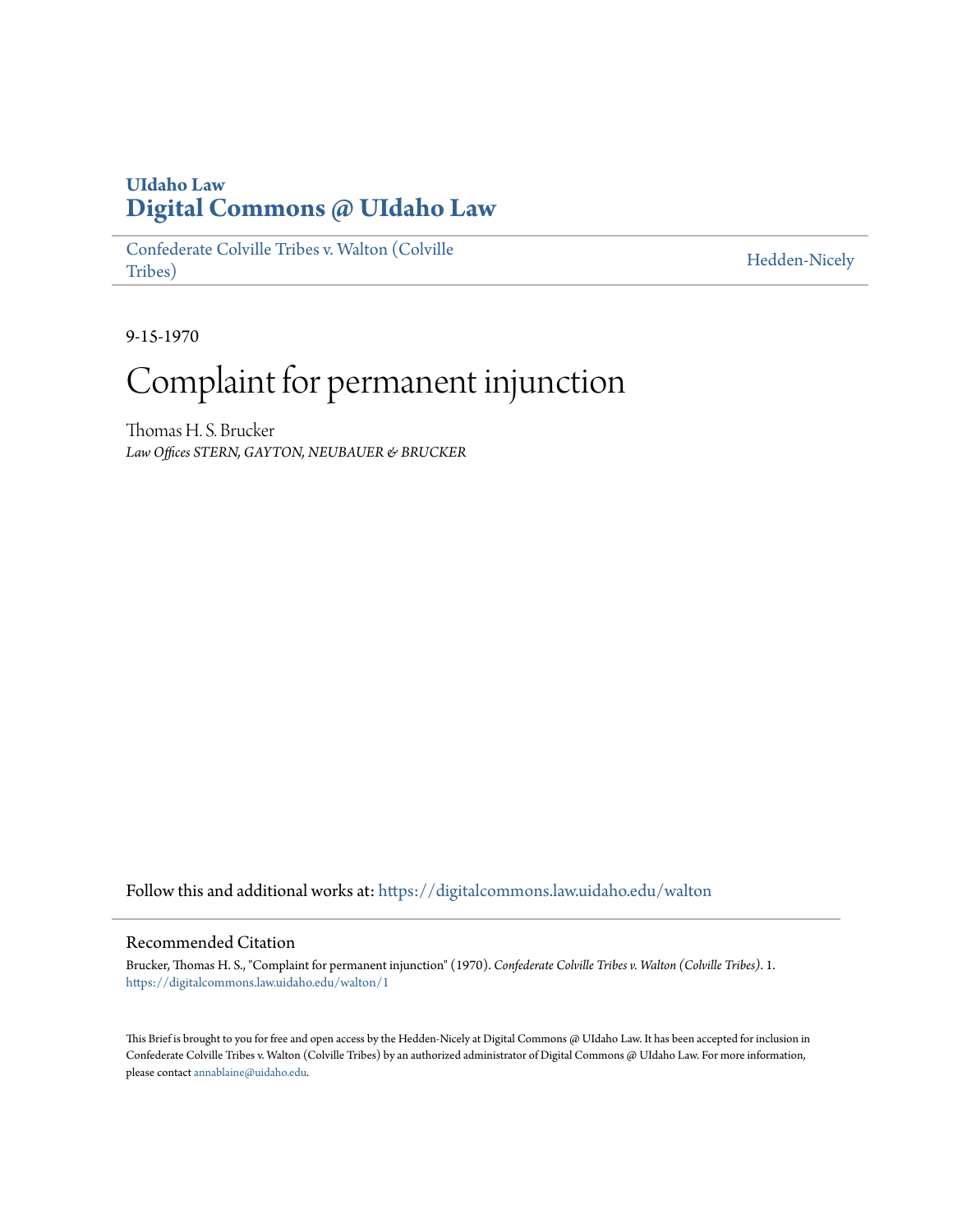$\mathbf{1}$ STERN, GAYTON, NEUBAUER & BRUCKER Thomas H. S. Brucker  $\boldsymbol{z}$ 710 Hoge Building FILED IN THE Seattle, Washington 98104 U. S. DETENCT COURT  $\overline{\mathbf{3}}$ MAin 2-7050 Eastern Dist Life of Montington 4 SEP 73 1970 5 J. R. FALLQUIST, Clerk  $Z\!\!\!Z\!\!\!Z_{\rm \_Dopulv}$ 6  $\mathbf 7$ UNITED STATES DISTRICT COURT 8 EASTERN DISTRICT OF WASHINGTON 9 NORTHERN DIVISION 10 COLVILLE CONFEDERATED TRIBES, 3421  $11$ NO. Plaintiff. Δ, vs. 12 COMPLAINT FOR PERMANENT BOYD WALTON, JR., and JANE DOE INJUNCTION 13 WALTON, his wife, 14 Defendants. 15 16 COMES NOW the plaintiff, and for claim for relief  $17$ against the defendants, alleges as follows: 18  $\mathbf I$ 19 The plaintiff is a confederation of Indian tribes with 20 a governing body duly recognized by the Secretary of Interior, and 21 is entitled to bring this action in this Court by virtue of 22 28 U.S.C. 1362, in that the claimed for relief arises under the 23 Constitution, laws, and treaties of the United States of America. 24 TT<sub></sub> 25 Plaintiff is the beneficial owner of land within its 26 reservation, including lakes, rivers, streams and creeks. 27 **TTT** 28 The defendants are non-Indians, and are appropriating 29 the entire flow of certain waters on Section 33, Township 33 North, 30 Range 27 E., owned by the plaintiff, without authority from the 31 plaintiff, and are devoting this water to non-Indian use, caus-32 ing irreparable injury to the plaintiff. **AW OFFICES** 

**STERN, GAYTON NEUBAUER & BRUCKER** THE ENTERTA ENTERTAINMENT<br>SEATTLE, WASHINGTON 98104 **MAIN 2-7050**